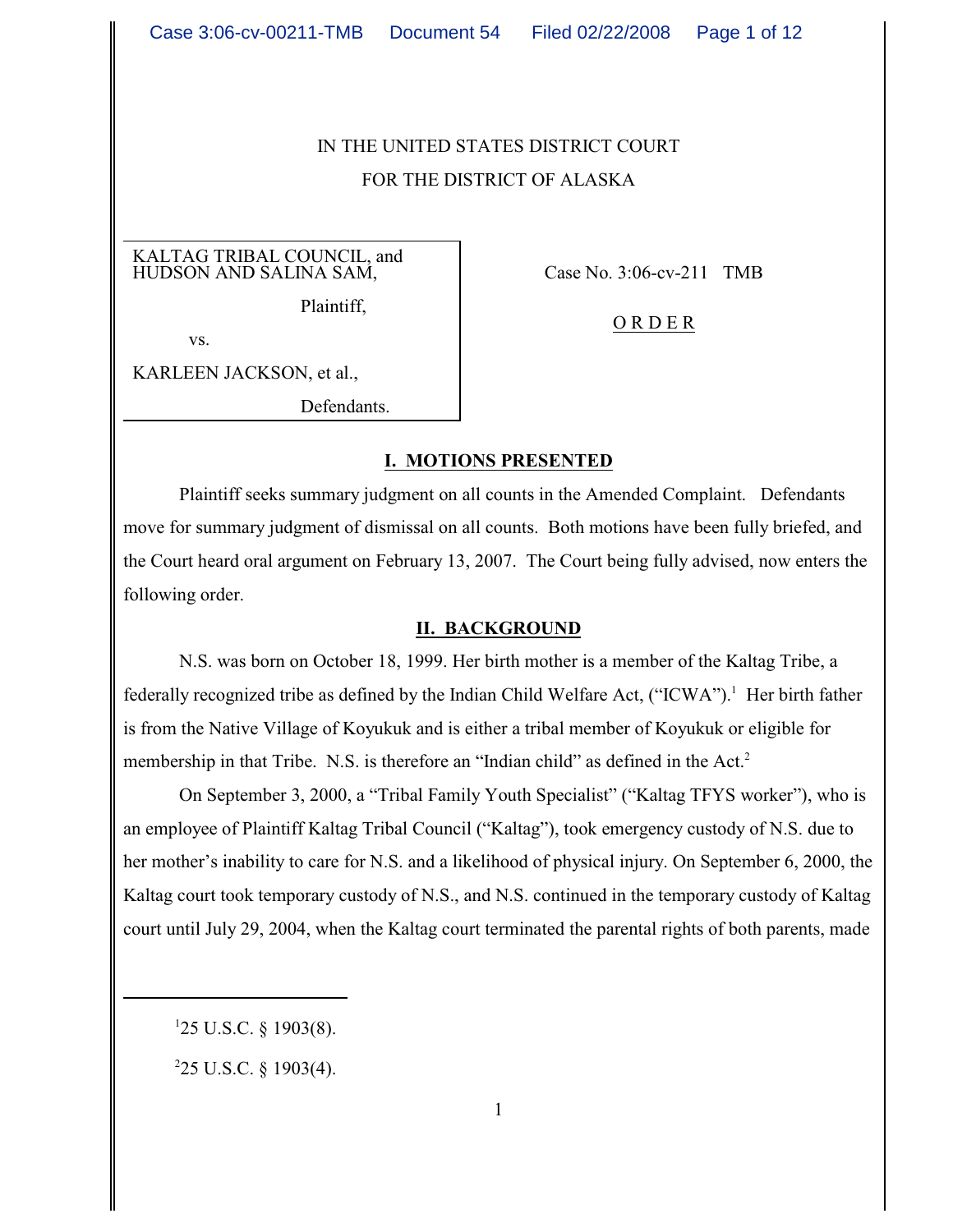N.S. a ward of the court, and granted permanent guardianship to Plaintiffs Hudson and Selina Sam, who had been N.S.'s foster parents since her placement with them on April 27, 2004.

In August of 2005, the Sams petitioned the Huslia Tribal Court to adopt N.S. and make her a permanent part of their family. Because N.S. is a member of the Kaltag Tribe, and the Kaltag Tribal Court had already exercised jurisdiction over N.S., the petition was forwarded to the Kaltag Tribal Court, which issued an Order of Adoption on November 17, 2005, declaring the Sams to be N.S.'s legal parents. In the same order, the tribal court ordered that N.S.'s name be changed to reflect that of her new parents, and that this name change shall be reflected on a new birth certificate from the State of Alaska, Bureau of Vital Statistics. The same day that the Order of Adoption was signed, the clerk of Kaltag Tribal Court signed and submitted a Report of Adoption to the Bureau of Vital Statistics requesting a new birth certificate for N.S.

On January 26, 2006, the Department of Health and Social Services, Bureau of Vital Statistics rejected the request. In a letter to the Kaltag Tribal Council, the Bureau explained:

As of October 25, 2005, the Bureau will only be accepting Tribal Court granted adoption paperwork from the following 3 entities: Barrow, Chevak, and Metlakatla. All other tribal entities will need to submit the Cultural Adoption packet in order for the Bureau to process the adoption.

The letter also stated that a Cultural Adoption packet was enclosed with the letter, and explained that once it was completed and returned, along with some other missing information, the Bureau would continue processing the request.<sup>3</sup> The Bureau never received a completed Cultural Adoption packet from Kaltag regarding N.S.

The Kaltag Tribal Council and the Sams filed this case on September 8, 2006, alleging that adoption orders issued by the Kaltag court are entitled to full faith and credit under Subsection 1911(d) of the ICWA, and that the Bureau of Vital Statistics violated the subsection by not granting the request for an amended birth certificate. Plaintiffs seek a declaration that Kaltag court's

<sup>&</sup>lt;sup>3</sup> According to the Defendants, copies of denial letters such as the one sent to the Kaltag Tribal Council are not retained by the State once a cultural adoption application is received, which makes it difficult to determine how many "cultural adoptions" approved by the State were the result of the State's refusal to accept a tribal court adoption decree.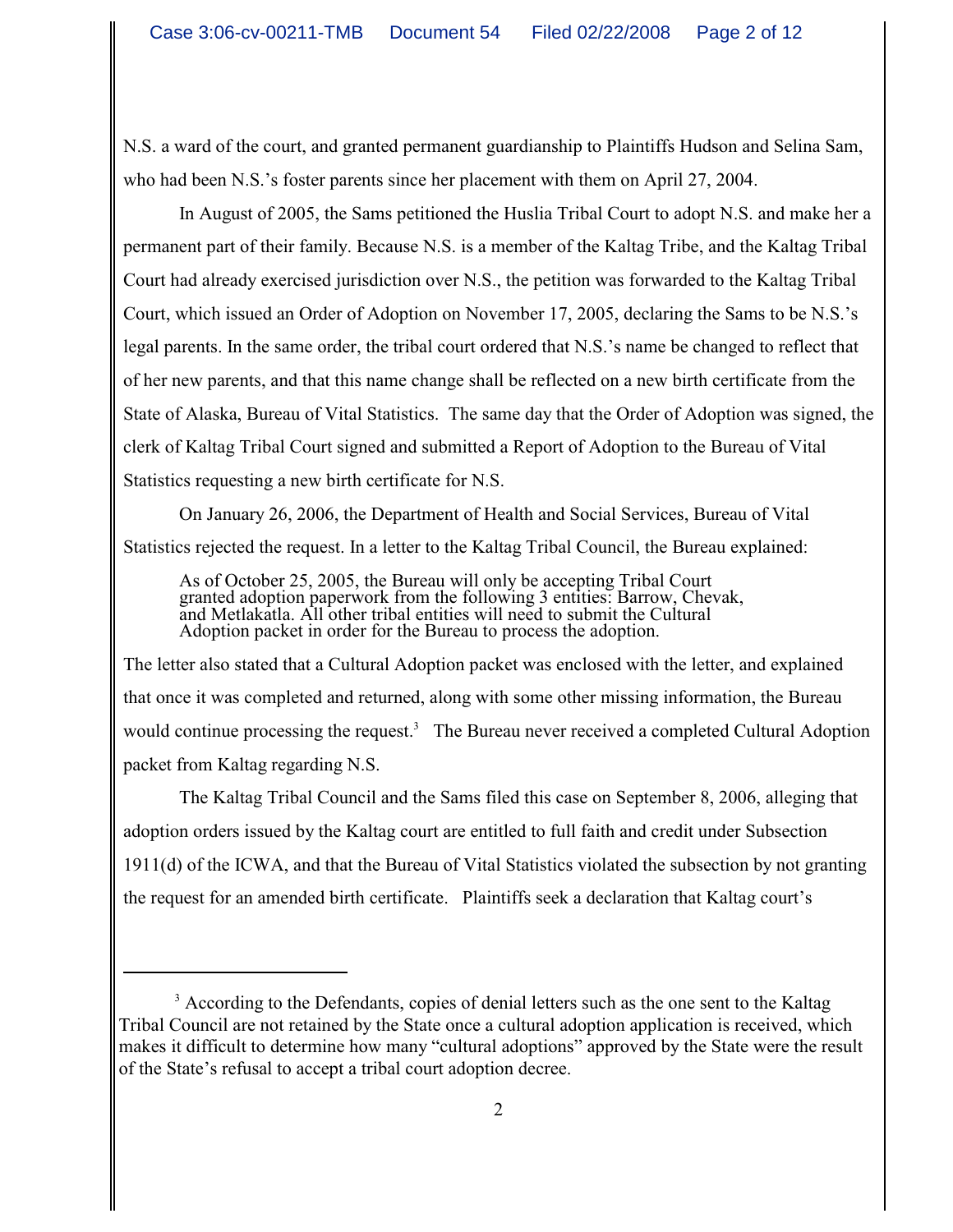adoption orders are entitled to full faith and credit, and an injunction requiring the Bureau to grant said status to the adoption order by issuing the Sams a substitute birth certificate.

#### **III. STANDARD OF REVIEW**

Summary judgment is appropriate where there is "no genuine issue as to any material fact and that the moving party is entitled to judgment as a matter of law." Fed. R. Civ. P. 56. Where the material facts are not in dispute, the issue is one of law for the court and summary judgment is therefore appropriate.The parties here agree that there are no factual disputes.

#### **IV. DISCUSSION**

Plaintiffs' motion for summary judgment requests a declaration that federally recognized tribes in Alaska possess concurrent jurisdiction with the State to adjudicate adoptions of their own tribal members, and that the State must therefore give full faith and credit to tribal adoption orders pursuant to  $\S 1911(d)$  of the ICWA. In addition, the motion seeks a declaration that, since the tribal adoption decree of N.S. is entitled to full faith and credit under § 1911(d) of the ICWA, the Sams, as the adoptive parents, are entitled to have N.S.'s adoption order recognized and an amended birth certificate issued pursuant to 42 U.S.C. § 1983.

Defendants' Motion for Summary Judgment seeks dismissal of all counts of the complaint, arguing that the case is barred by the Eleventh Amendment of the United States Constitution, and alternatively that Kaltag does not have the authority to initiate child protection proceedings in tribal court in Alaska.

#### **The Eleventh Amendment**

Defendants, all employees of the State of Alaska, ask this Court to dismiss the action because the Plaintiffs are prohibited from bringing this lawsuit by the Eleventh Amendment of the United States Constitution, which provides that a state is immune from suit regarding claims for which it has not consented to be sued.

Eleventh Amendment immunity protects Alaska and its officials from suits except for "certain suits seeking declaratory and injunctive relief against state officers in their individual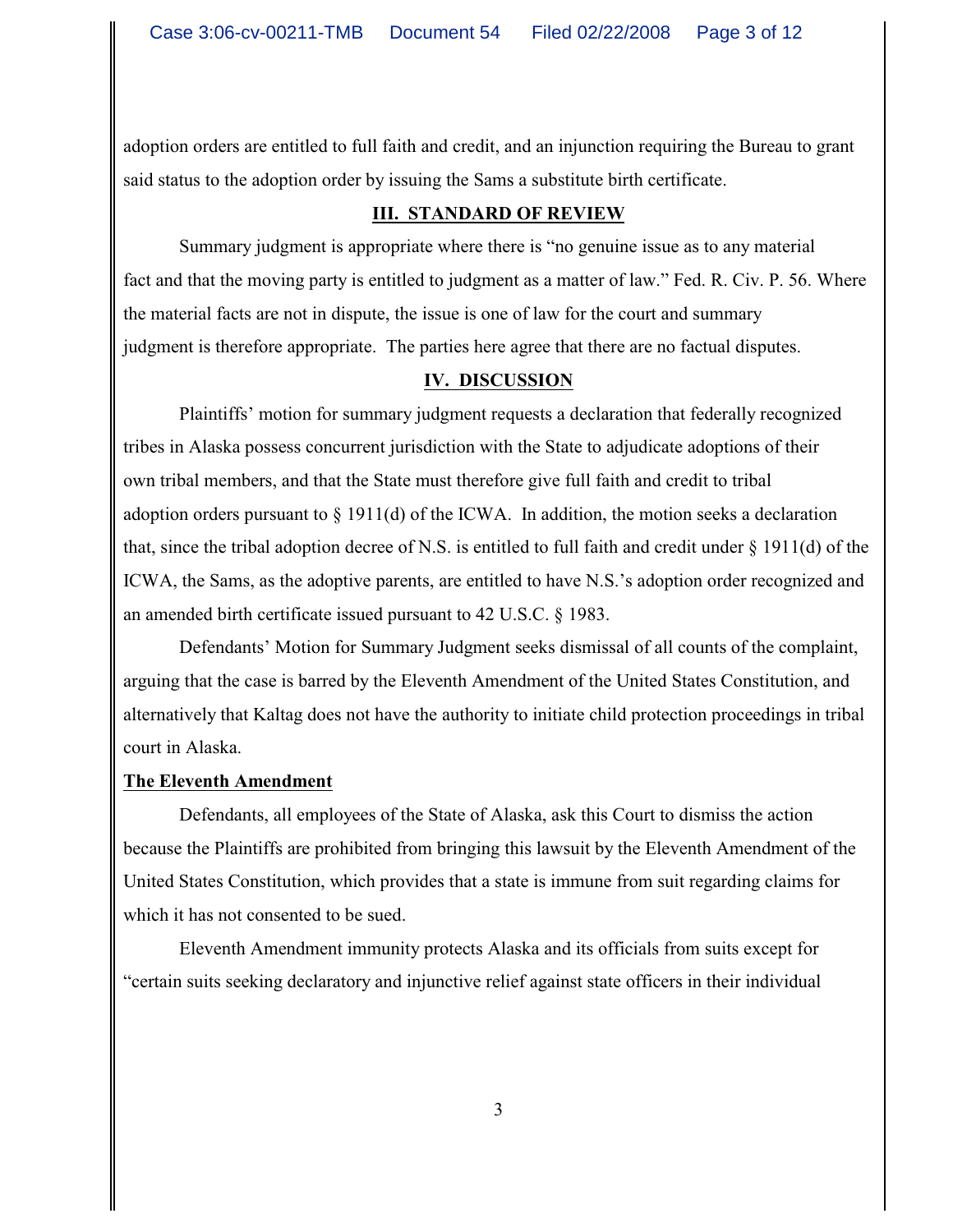capacities."<sup>4</sup> This limitation of sovereign immunity is known as the *Ex parte Young* doctrine.<sup>5</sup> Defendants argue that although the *Ex Parte Young* exception allows state officials to be sued for declaratory and injunctive relief, that exception is not available here because of the impact the suit has on the state's "special sovereign interests." Defendants argue that a state forum is available here, and that any federal interest in interpreting the ICWA is outweighed by the state's sovereignty interests implicated by this case. Accordingly, argue Defendants, the Court should decline to apply the *Ex parte Young* exception to state sovereign immunity, and should dismiss the Complaint.

The Ninth Circuit held in *Native Village of Venetie I.R.A. Council v. State of Alaska*, 7

(*"Venetie*"):

[W]e agree with the district court – and Alaska does not seriously challenge this holding – that the eleventh amendment does not bar the plaintiffs' request for injunctive relief against the Commissioner of the Department of Health and Human Services.

. . . [D]eclaratory relief is not available if its sole efficacy would be as res judicata in a subsequent state court action for retroactive damages or restitution. However, such is not the case here. Not only has Alaska refused to recognize the native village tribal adoptions in the past, it continues to do so in the present, and will apparently continue to refuse recognition in the future. Thus, if this refusal is ultimately determined to be unlawful, the grant of declaratory relief can most properly be described as a mere case-management device that is ancillary to a judgment awarding valid prospective relief. The plaintiffs' request for declaratory

<sup>4</sup> Coeur d'Alene Tribe of Idaho, 521 U.S. 261, 269 (1997) ("The Tribe's suit, accordingly, is barred by Idaho's Eleventh Amendment immunity unless it falls within the exception this Court has recognized for certain suits seeking declaratory and injunctive relief against state officers in their individual capacities. *See Ex parte Young,* 209 U.S. 123, 28 S. Ct. 441, 52 L. Ed. 714 (1908).")

*Edelman v. Jordan,* 415 U.S. 651 (1974).

Specifically, Defendants complain that granting the requested relief (declaration and <sup>6</sup> injunction) would eliminate the state's exclusive jurisdiction, as set out in Section 1911 of the Act, to initiate child protection proceedings concerning Indian children of tribes, such as Kaltag, that are not on reservations or have not applied for exclusive jurisdiction. If, as the Plaintiffs claim, the state has to give full faith and credit to Kaltag's adoption orders arising from child protection proceedings that were initiated by Kaltag and not transferred from a state court proceeding, it would completely strip the state and its courts of its sovereign right to adjudicate matters concerning the birth family of the adopted child, since the state has no ability to intervene or transfer the action back to state court.

 $7944$  F.2d 548 (9th Cir. 1991).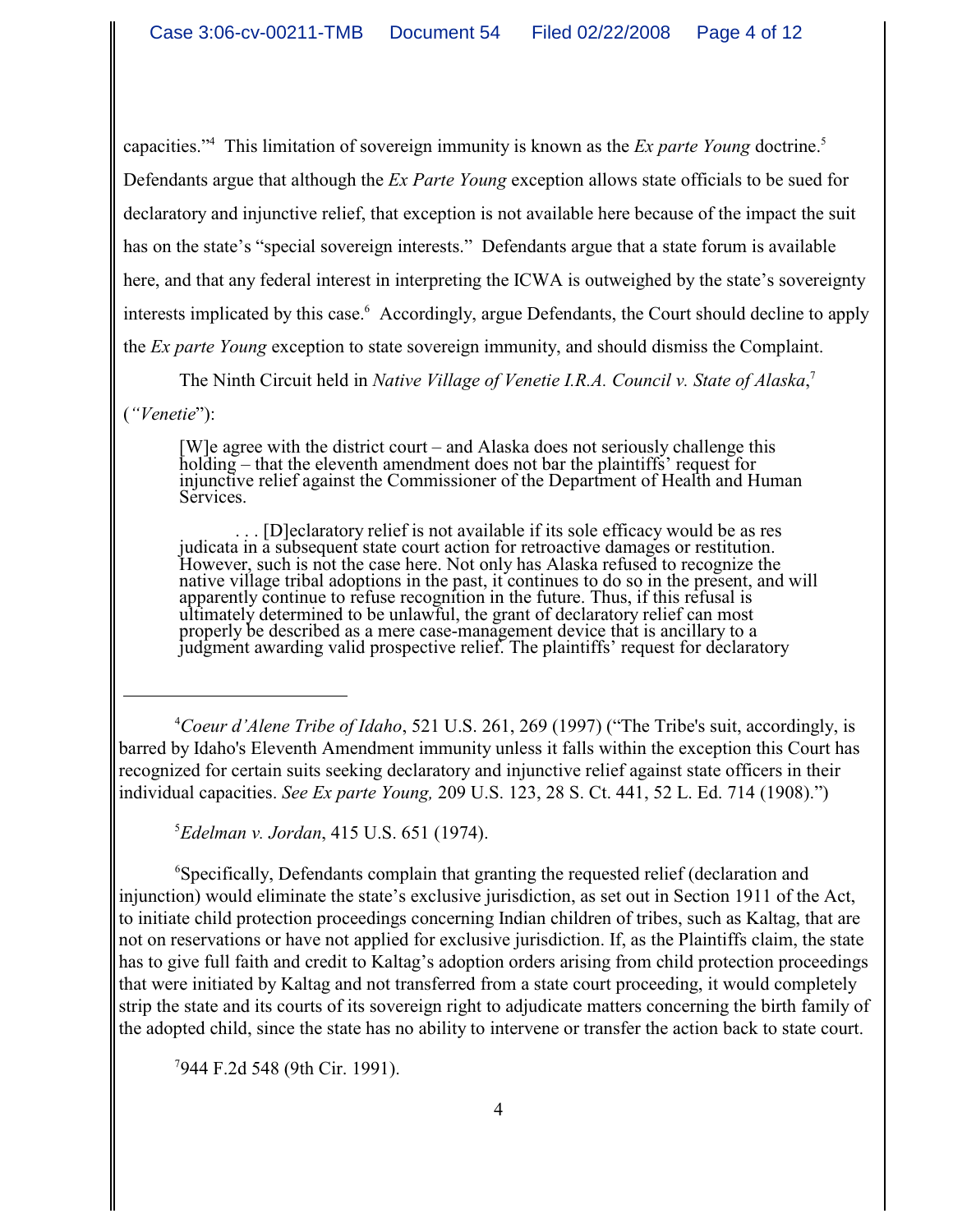relief is not barred by the eleventh amendment.<sup>8</sup>

Although Defendants argue that the *Venetie* case is not on point, it does provide guidance on this issue. The Eleventh Amendment bars any claims for retroactive relief.<sup>9</sup> It does not bar a request for injunctive relief against the Commissioner of the Department of Health and Social Services.<sup>10</sup> If the Court determines that Defendants, as individuals, have violated federal law, injunctive relief would be appropriate. Regarding declaratory relief, the *Venetie* court noted that such relief "is not available if its sole efficacy would be as res judicata in a subsequent state court action for retroactive damages or restitution."<sup>11</sup> There is no indication that such is the case here. The only relief sought by Plaintiffs is a declaration that Kaltag court's adoption orders are entitled to full faith and credit, and an injunction requiring the Bureau to grant said status to the adoption order in this case by issuing the Sams a substitute birth certificate. No damages or restitution are sought.

Furthermore, the *Venetie* court specifically found that Congress intended to give Indian tribes access to federal courts to determine their rights and obligations under the ICWA.<sup>12</sup> "The Act includes an express congressional finding that state courts and agencies have often acted contrary to the interests of Indian tribes . . . It would thus be ironic indeed if Congress then permitted only state courts, never believed by Congress to be the historical defenders of tribal interests, to determine the scope of tribal authority under the Act."<sup>13</sup> The Court finds that the Eleventh Amendment does not bar this suit.

 $^{10}Id.$ 

 $^{11}Id.$ 

 $^{12}$ *Id.* at 553.

<sup>13</sup>Id. at 553-54, citing 25 U.S.C. § 1901(5)(1988).

<sup>&</sup>lt;sup>8</sup>*Id.* at 552 (citations omitted).

<sup>&</sup>lt;sup>9</sup>Venetie, 944 F.2d at 552.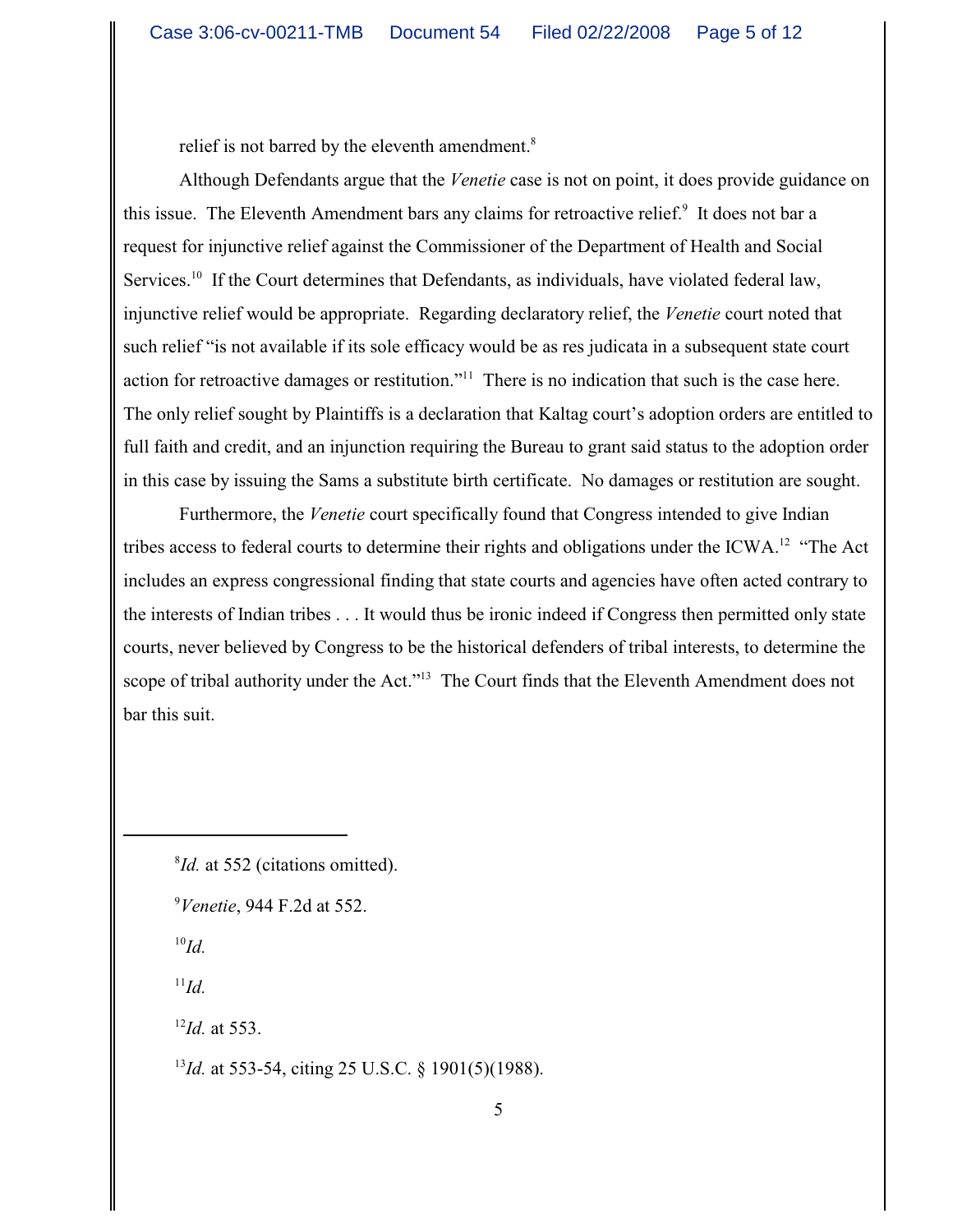#### **The Indian Child Welfare Act ("ICWA")**

 It is undisputed that the state of Alaska must give full faith and credit to child custody determinations made by the tribal courts, if the tribal court properly exercised jurisdiction in the matter. The issue here is whether the tribal court had concurrent jurisdiction with the State to initiate a child protection matter.<sup>14</sup> Defendant argues that allowing tribes to initiate CINA-type cases outside of reservations and Indian country discounts the distinct differences in the parties' interests in such cases, and would radically re-cast the state/tribal jurisdictional balance already struck by Congress in their enactment of the ICWA. Plaintiffs argue that concurrent jurisdiction is intended and required under the ICWA. The portion of the ICWA pertaining to child custody proceedings reads as follows:

#### **Indian tribe jurisdiction over Indian child custody proceedings**

#### **(a) Exclusive jurisdiction**

An Indian tribe shall have jurisdiction exclusive as to any State over any child custody proceeding involving an Indian child who resides or is domiciled within the reservation of such tribe, except where such jurisdiction is otherwise vested in the State by existing Federal law. Where an Indian child is a ward of a tribal court, the Indian tribe shall retain exclusive jurisdiction, notwithstanding the residence or domicile of the child.

#### **(b) Transfer of proceedings; declination by tribal court**

In any State court proceeding for the foster care placement of, or termination of parental rights to, an Indian child not domiciled or residing within the reservation of the Indian child's tribe, the court, in the absence of good cause to the contrary, shall transfer such proceeding to the jurisdiction of the tribe, absent objection by either parent, upon the petition of either parent or the Indian custodian or the Indian child's tribe: Provided, That such transfer shall be subject to declination by the tribal court of such tribe.

#### **(c) State court proceedings; intervention**

In any State court proceeding for the foster care placement of, or termination of parental rights to, an Indian child, the Indian custodian of the child and the Indian child's tribe shall have a right to intervene at any point in the proceeding.

#### **(d) Full faith and credit to public acts, records, and judicial proceedings of Indian tribes**

The United States, every State, every territory or possession of the United States, and every Indian tribe shall give full faith and credit to the public acts, records, and judicial proceedings of any Indian tribe applicable to Indian child custody

 $^{14}$ Also referred to by the parties as "Child in Need of Aid" or "CINA-type" cases.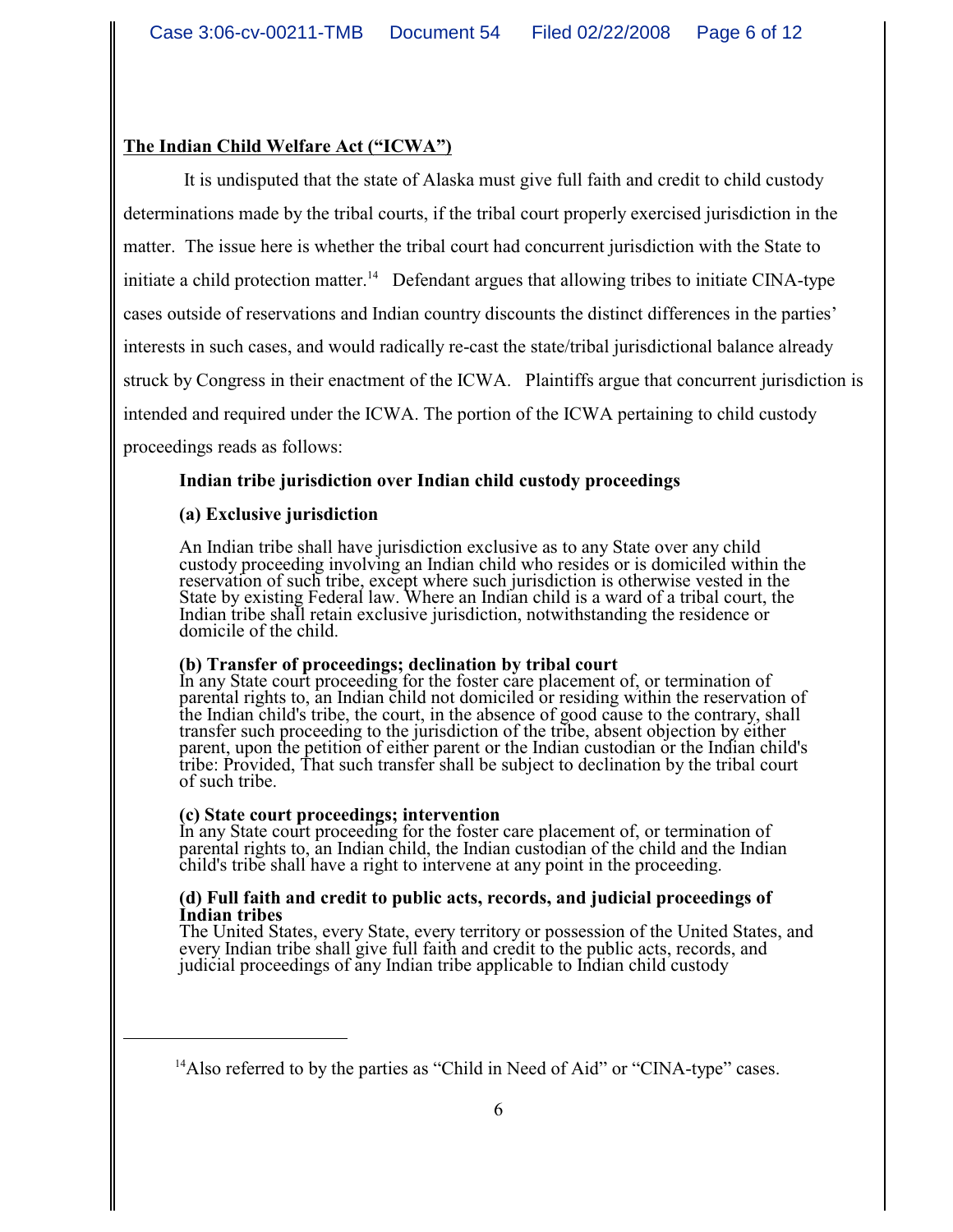proceedings to the same extent that such entities give full faith and credit to the public acts, records, and judicial proceedings of any other entity.<sup>15</sup>

A "child custody proceeding" includes foster care placement, termination of parental rights, preadoptive placement, and adoptive placement.<sup>16</sup> The ICWA includes Alaska natives within its definition of "Indians," and Alaska native villages are "Indian tribes" within the meaning of the Act.<sup>17</sup> Only one tribe in Alaska, the Metlakatla Indian Community, occupies a reservation, so the jurisdictional provision of § 1911(a) related to domicile is not applicable to the Kaltag tribe.

According to the plain language of the ICWA, a tribe shall have exclusive jurisdiction over child custody proceedings (foster care placement, termination of parental rights, preadoptive placement, and adoptive placement) where the child is living within the reservation, or where a child living outside of the reservation is a ward of the tribal court.<sup>18</sup> In contrast, a state court, handling a proceeding for the foster care placement of, or termination of parental rights to, an Indian child *not* domiciled or residing within the reservation of the Indian child's tribe, is required to transfer such proceeding to the jurisdiction of the tribe, in the absence of good cause to the contrary.<sup>19</sup>

In the plain language of § 1911, there is a grey area, which is the crux of this case: When a child is *not* domiciled or residing within a reservation, must the state court initiate child custody/ protection proceedings or can such a proceeding originate in the tribal court? Plaintiffs suggest that the implication of § 1911 is that the tribal court has concurrent jurisdiction with the state court where an Indian child is not domiciled or residing on Indian land. Defendants' position is that tribes have only *transfer* jurisdiction in these circumstances, and that any case involving a child domiciled outside of Indian country must originate in state court, and be transferred to tribal court.

 $1525$  U.S.C. § 1911.

 $1625$  U.S.C. § 1903.

 $1725$  U.S.C. §§ 1903(3) & (8).

 $18$ § 1911(a).

 $^{19}$ § 1911(b).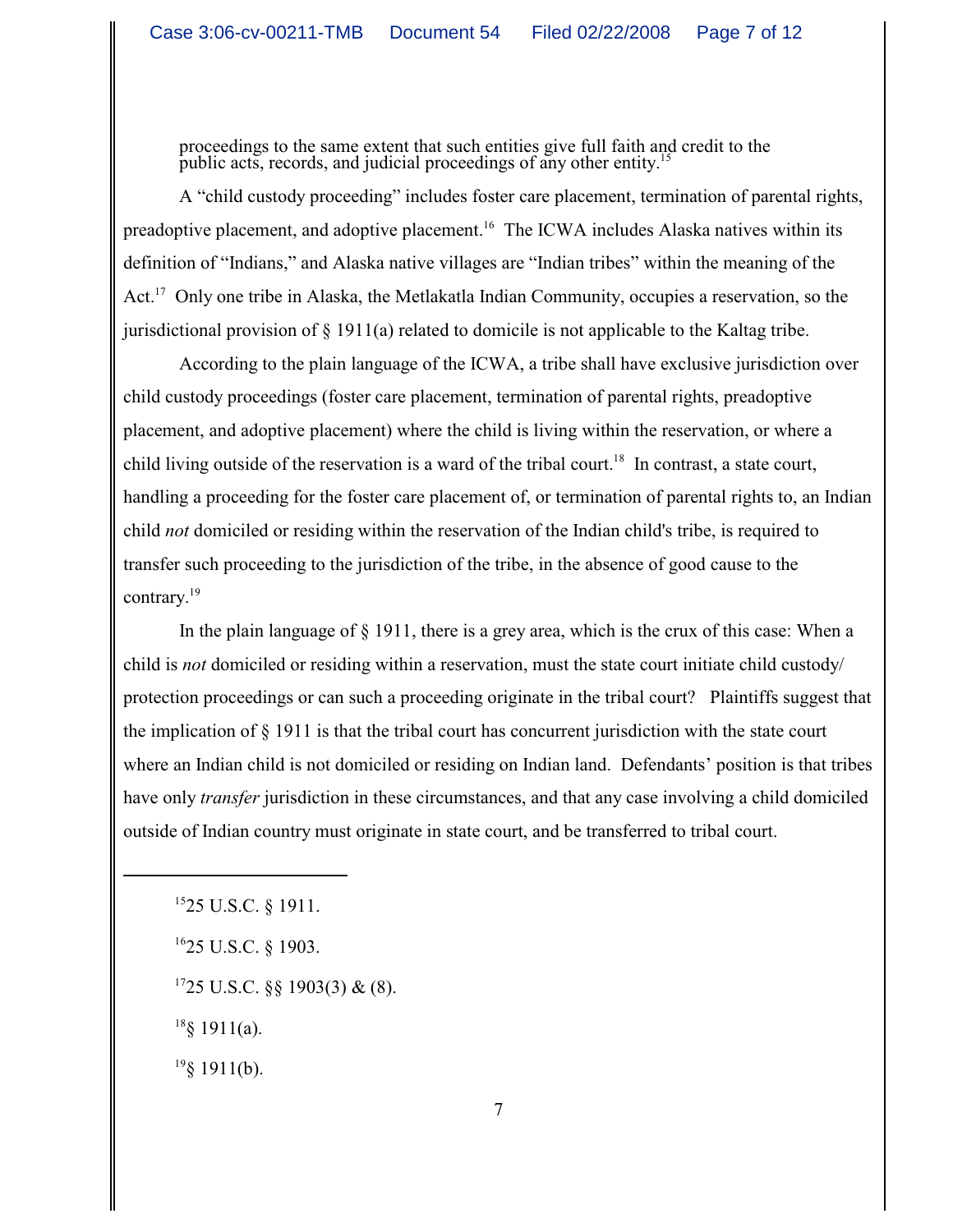The United States Supreme Court has held that §1911(b) "creates concurrent but presumptively tribal jurisdiction in the case of children not domiciled on the reservation  $\ldots$ <sup>20</sup> The parties disagree as to the meaning of "concurrent jurisdiction." Defendants allege that concurrent jurisdiction does not mean that Alaska Native villages have "concurrent authority" to *initiate* child protection cases, but rather that the transfer jurisdiction is a concurrent jurisdiction *conditioned upon* parental consent and the absence of good cause to deny transfer. To find otherwise, argue Defendants, would cut off the state's ability to protect its interest in child welfare, and would make the veto power that parents have with respect to transfer to tribal courts meaningless. Defendants further argue that legislative history suggests that Congress intended to limit tribal authority under §1911(b) to transfer-only concurrent jurisdiction.

The Court finds Defendants' interpretation of § 1911(b) strained, in light of the United States Supreme Court's language in *Holyfield*. It would be incongruent for this Court to find that "presumptively tribal jurisdiction" requires the Tribe to first defer jurisdiction to the state court, and then wait for the state court to transfer the matter to tribal court.

Defendants also argue that the state's interest in protecting minor Alaska Native citizens would be entirely cut off if the tribal court could take jurisdiction first, and the interests of non-Native or non-member parents could be impaired by having to appear in a tribal court without the opportunity to object to that court. However, as Plaintiff explained at oral argument, any party that finds itself in tribal court against its wishes is always free to object to the tribal jurisdiction, call a state CINA officer, or file a case in state court.<sup>21</sup> Alaska state courts retain concurrent jurisdiction over all disputes arising within the State of Alaska, whether tribal or not.<sup>22</sup> "The only bar to state jurisdiction over Indians and Indian affairs is the presence of Indian country."<sup>23</sup>

*John v. Baker*, 982 P.2d 738, 759 (Alaska 1999). 22

 $^{23}Id$ , citing *Mescalero Apache Tribe v. Jones*, 411 U.S. 145, 148-49 (1973).

<sup>&</sup>lt;sup>20</sup>Mississippi Band of Choctaw Indians v. Holyfield, 490 U.S. 30, 36 (1989).

 $21$ Indeed, in this case the state CINA office was notified; however, what resulted from that notification is unclear.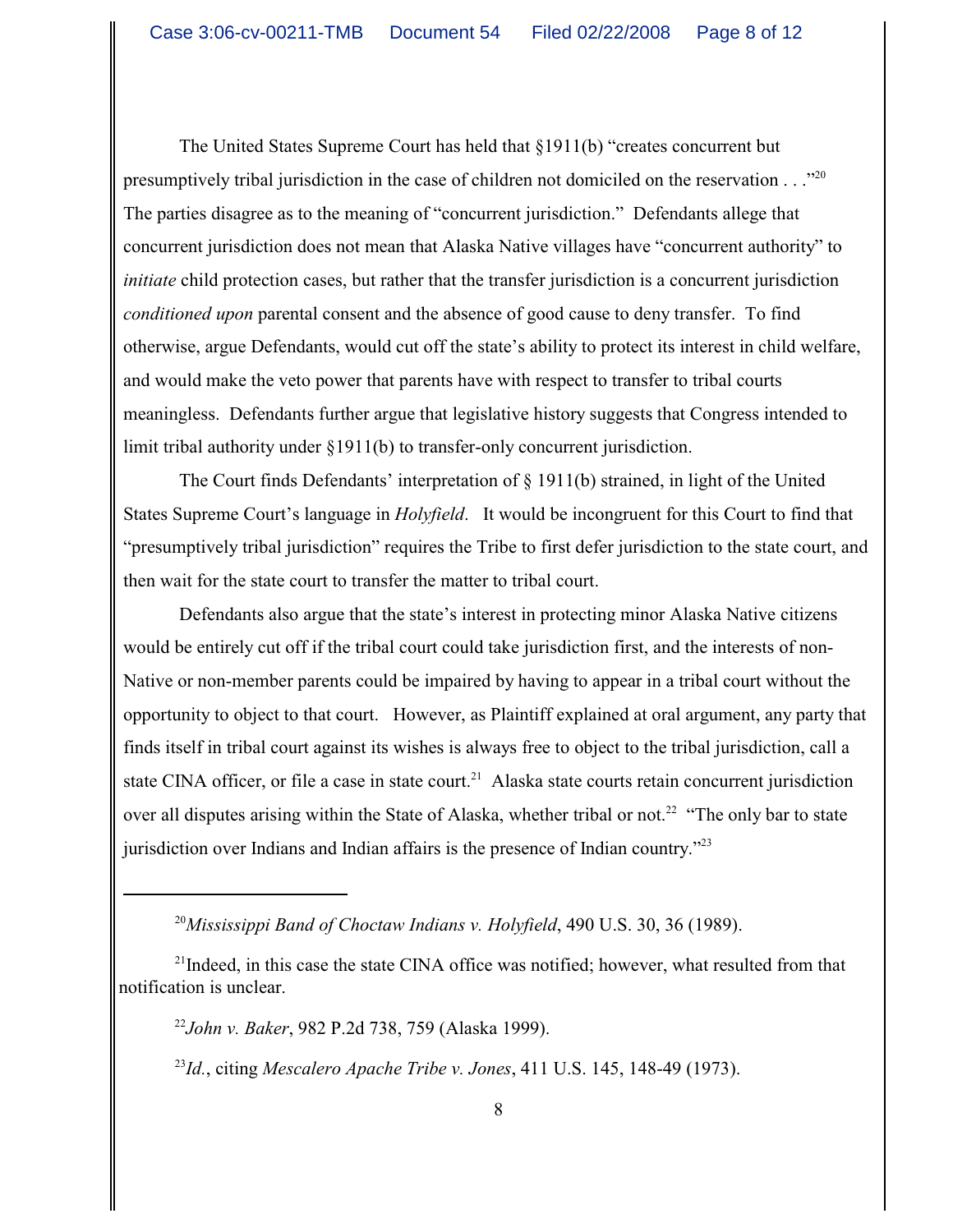#### **Voluntary vs. Involuntary Child Custody Proceedings**

Plaintiffs' position is that the substantive issues in this case already have been decided by the Ninth Circuit in *Venetie*. There, the Ninth Circuit addressed the issue "whether federal law requires the state of Alaska to accord 'full faith and credit' to child-custody determinations made by the tribal courts of native villages," and concluded that it does so require. Defendants argue that the holding of *Venetie* should be limited to the facts in that case, and that the doctrine of collateral estoppel is not applicable because of the factual differences between the *Venetie* and the current case. Defendants distinguish *Venetie* arguing that it addressed strictly internal relations, such as a voluntary adoption among tribal members. The adoption in this case is not private nor voluntary, nor among members, nor did it originate as an adoption case.<sup>25</sup> Noting that one quarter of rural Alaskans do not have convenient access to state courts, Plaintiffs argue that drawing any line that would prevent Tribes from exercising jurisdiction over CINA-type cases would prevent them from assisting children when they are most at risk. Tribes closest to the situation in all of rural Alaska would be powerless to help children in their own villages at the most critical time.

Defendants' voluntary versus involuntary argument has previously been rejected by the Ninth Circuit. In *Doe v. Mann,* the Plaintiff's efforts to create a distinction between "involuntary" and "voluntary" proceedings in order to put her case outside of California's Public Law 280 jurisdiction were found unpersuasive and without statutory support.<sup>26</sup> The court examined the definition of "child custody proceeding" in the ICWA and concluded that it "definitely encompasses

<sup>24</sup>Venetie, 944 F.2d at 550.

 $<sup>25</sup>$ Alternatively, Defendants argue that this case involves unmixed questions of law that</sup> should be reconsidered in light of legal developments since the *Venetie* decision. However, this Court is in no position to "reconsider" a valid Ninth Circuit decision.

*Doe v. Mann*, 415 F.3d 1038, 1062 (9th Cir. 2005). <sup>26</sup>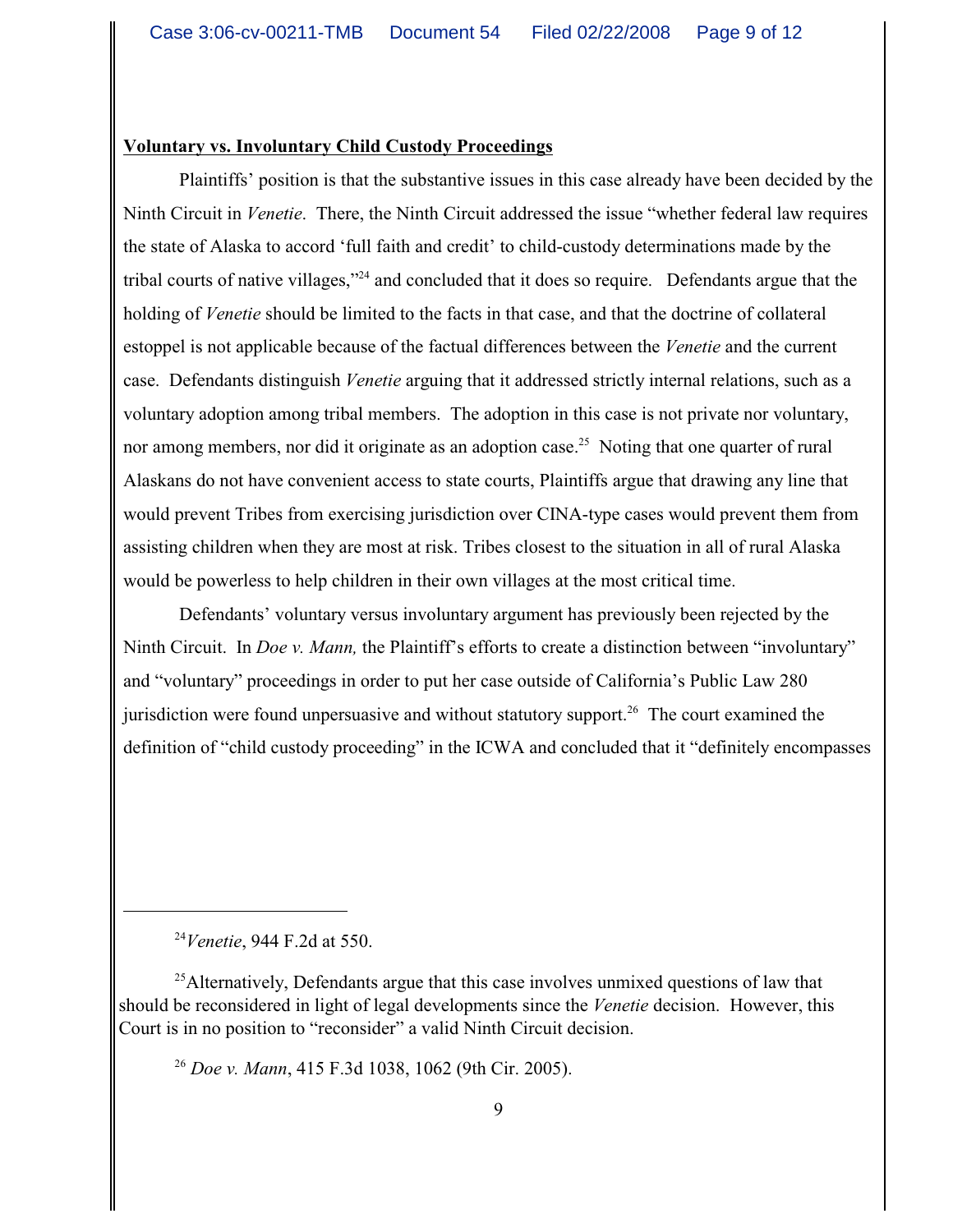voluntary and involuntary proceedings"<sup>27</sup> Ultimately the Court held that imposing a "dividing line" between voluntary and involuntary finds no support in the statute."*<sup>28</sup>*

## **Tribal Membership**

Defendants note that the Alaska Supreme Court has held that a "tribe only has subject matter jurisdiction over the internal disputes of *tribal members*."<sup>29</sup> Similarly, in *Venetie*, the Ninth Circuit noted in a footnote that "[a] tribe's authority over its reservation or Indian country is incidental to its authority over its members."<sup>30</sup> However, it is the membership of the child that is controlling, not the membership of the individual parents. "A tribe's inherent sovereignty to adjudicate internal domestic custody matters depends on the membership or eligibility for membership of the child. Such a focus on the tribal affiliation of the children is consistent with federal statutes such as the ICWA, which focuses on the child's tribal membership as a determining factor in allotting jurisdiction. Because the tribe only has subject matter jurisdiction over the internal disputes of tribal members, it has the authority to determine custody only of children who are members or eligible for membership."31

### **Public Law 280 and 25 U.S.C. § 1918**

The State's policy that it need not grant full faith and credit to Kaltag's Tribal Adoption Order has been justified by an October 2004 Attorney General opinion, which concluded that because Alaska is a Public Law 280 state, the State has exclusive jurisdiction over adoption proceedings and therefore Alaska Tribes must petition pursuant to 25 U.S.C. § 1918 to reassume jurisdiction. Defendants argue that since most Alaska Native villages lack a reservation, they

 $30$  Venetie, 944 F.2d at 559 n. 2 (citation omitted).

<sup>31</sup>See *John*, 982 P.2d at 759-60 (internal footnote omitted).

 $\frac{27}{d}$ . The court found particularly persuasive the phrase "where the parent or Indian" custodian cannot have the child returned upon demand," as evidence of the fact that the ICWA covers both voluntary and involuntary proceedings.

 $^{28}$ *Id.* at 1064.

<sup>&</sup>lt;sup>29</sup>John, 982 P.2d at 759.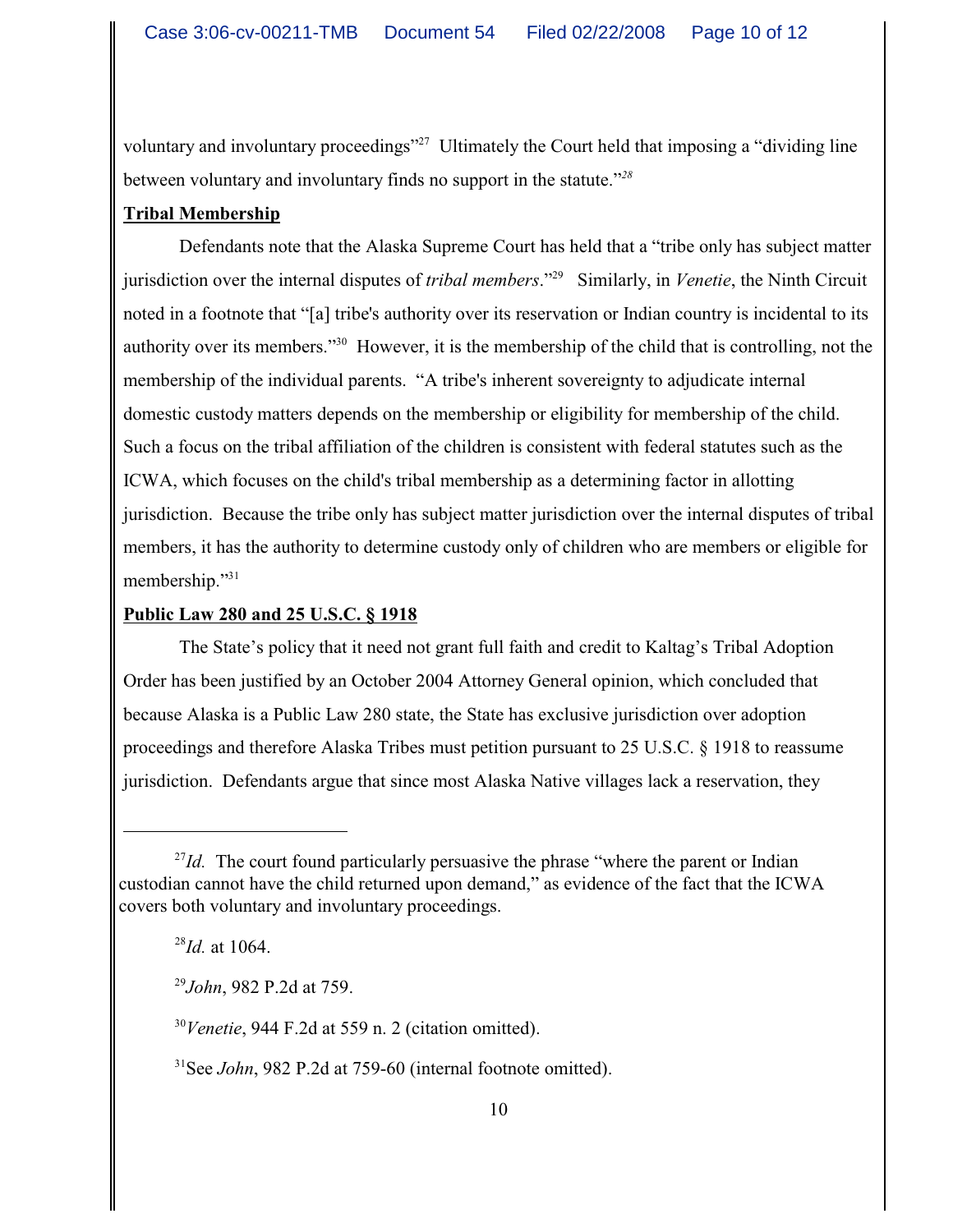cannot exercise §1911(a) jurisdiction over child protection cases, and therefore all tribes must petition for jurisdiction under § 1918 of the ICWA.<sup>32</sup> In response, Plaintiffs argue that § 1918 is applicable only where tribes wish to have exclusive, rather than concurrent, jurisdiction over child custody proceedings. Plaintiffs are correct. In *Doe v. Mann,* the Ninth Circuit found that § 1918 was a mechanism provided by Congress to allow tribes in Public Law 280 states the opportunity to obtain *exclusive* jurisdiction over child custody proceedings.<sup>33</sup> The implication is that the tribes and the states otherwise shared concurrent jurisdiction.

In any event, despite the distinctions made by Defendants between the *Venetie* facts and the facts of this matter, the law remains the same: "resolving the jurisdictional ambiguities in favor of the villages, we hold that neither the Indian Child Welfare Act nor Public Law 280 prevents [the villages] from exercising concurrent jurisdiction [over their members' domestic relations]."<sup>34</sup>

## **V. CONCLUSION**

While the Court is sensitive to the concerns expressed by the Defendants that the state will not be able to track child protection issues of Native children where a tribal court takes jurisdiction before the state does, the cases cited herein clearly control the outcome of this dispute. Furthermore, any grey area identified in § 1911 must be resolved in favor of the Tribe, as ambiguities are to be resolved to the benefit of Indians.<sup>35</sup> "[W]hen a question of tribal power arises,

<sup>34</sup>Venetie, 944 F.2d at 562.

*Montana v. Blackfeet Tribe*, 471 U.S. 759, 766 (1985)**.** 35

 $3225$  U.S.C. § 1918 reads in relevant part:

<sup>&</sup>quot;Any Indian tribe which became subject to State jurisdiction pursuant to the provisions of the Act of August 15, 1953 (67 Stat. 588), as amended by Title IV of the Act of April 11, 1968 (82 Stat. 73, 78), or pursuant to any other Federal law, may reassume jurisdiction over child custody proceedings. Before any Indian tribe may reassume jurisdiction over Indian child custody proceedings, such tribe shall present to the Secretary for approval a petition to reassume such jurisdiction which includes a suitable plan to exercise such jurisdiction."

<sup>&</sup>lt;sup>33</sup>Mann, 415 F.3d at 1061-62.